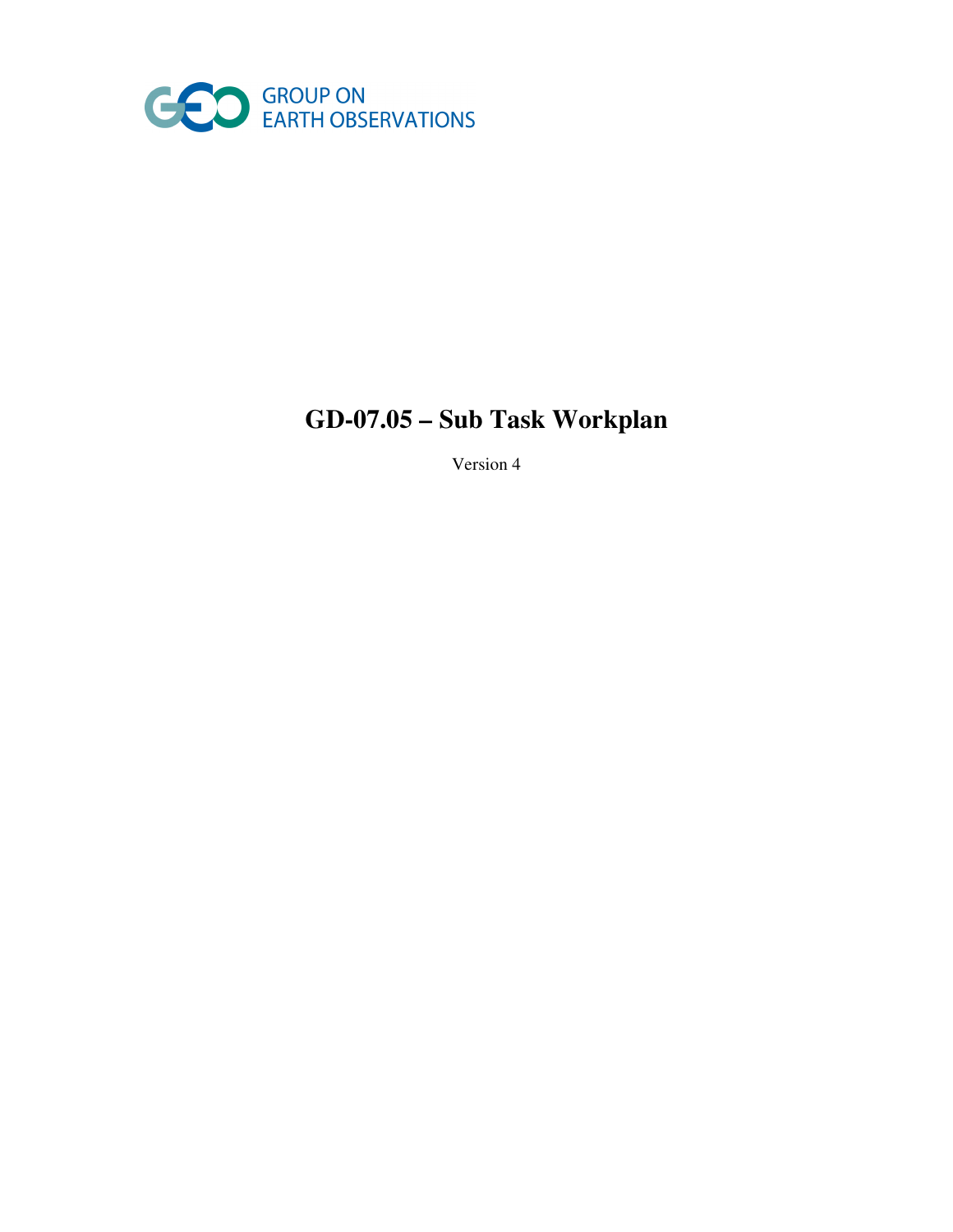| Document reference   |                  |
|----------------------|------------------|
| Document leader      | Steven F. Browdy |
| Authors              |                  |
| <b>Contributions</b> | <b>SIF</b>       |
| <b>Issue</b>         |                  |
| Date                 | 2016-APR-28      |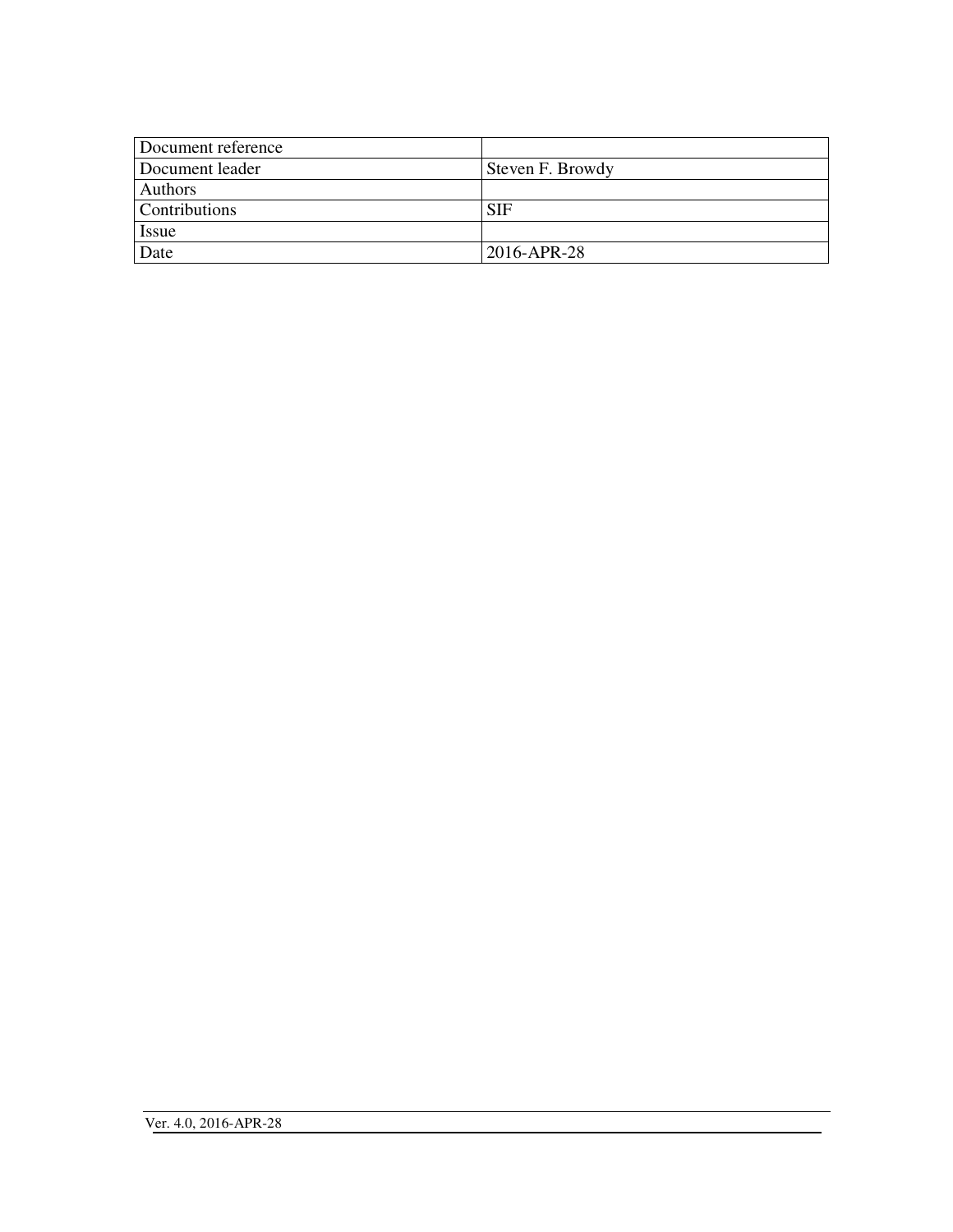#### Table of contents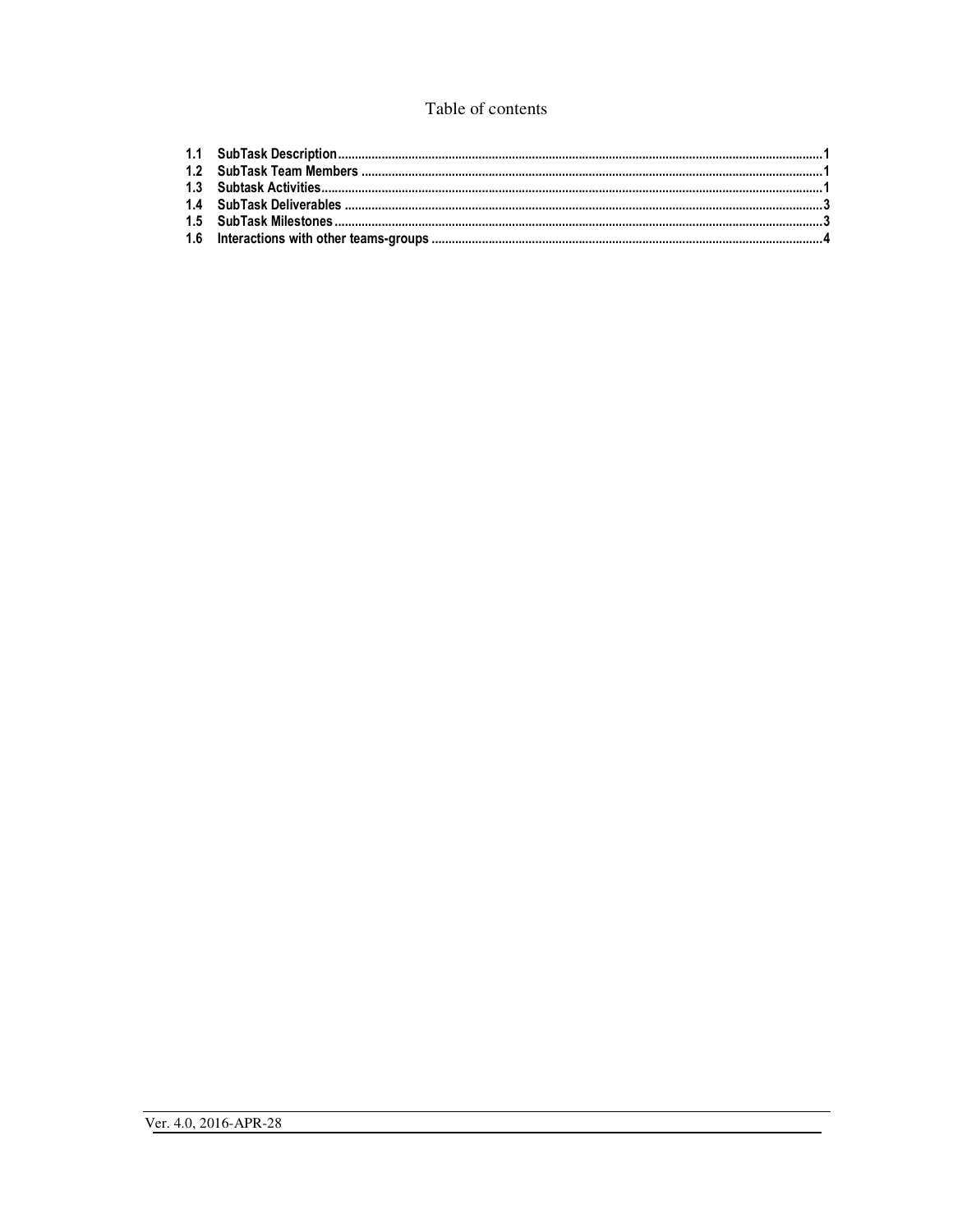## **1.1 SubTask Description**

The Standards and Interoperability Forum (SIF) will promote the advancement of GEOSS interoperability. The SIF will facilitate the interchange of information and the development of recommendations for standards and interoperability in GEOSS. The SIF also oversees a key component of the GEOSS Common Infrastructure (GCI), the Standards and Interoperability Registry (SIR). The purpose of the SIF is to provide advice, expertise and impartial guidance on issues relating to standards and interoperability for GEOSS. The goal of the SIF is to enable ever greater degrees of interoperability among GEOSS-contributed resources through facilitation, technical analysis, advocacy and education. The SIF is composed of experts nominated by GEO Members and Participating Organizations, supported by subject matter experts from around the globe.

# **1.2 SubTask Team Members**

The SIF has an email list of over 60 members. Of the listed members, there is a much smaller core team of members that is regularly active. The current core team is listed here, in no particular order:

| Steven F. Browdy (Chair) | IEEE / OMS Tech, Inc.             |  |
|--------------------------|-----------------------------------|--|
| Lucia Lovison            | Afriterra Foundation              |  |
| Joan Maso                | <b>CREAF</b>                      |  |
| Bente Lilja Bye          | <b>BLB/Norway</b>                 |  |
| Paul Eglitis             | <b>IEEE</b>                       |  |
| William Sonntag          | <b>US EPA</b>                     |  |
| Siri Jodha Singh Khalsa  | <b>IEEE</b>                       |  |
| Tom Kralidis             | Meteorological Services of Canada |  |
| <b>Bart De Lathouwer</b> | <b>OGC</b>                        |  |

# **1.3 SubTask Activities**

The SIF undertakes both ongoing and short-term activities. The Data Management Principles will help guide the implementation of the new GEOSS in the next decade. During their implementation, appropriate standards need to be considered and utilized, and the SIF will support this implementation by providing the necessary analysis and guidance. The following activities have been identified for 2016.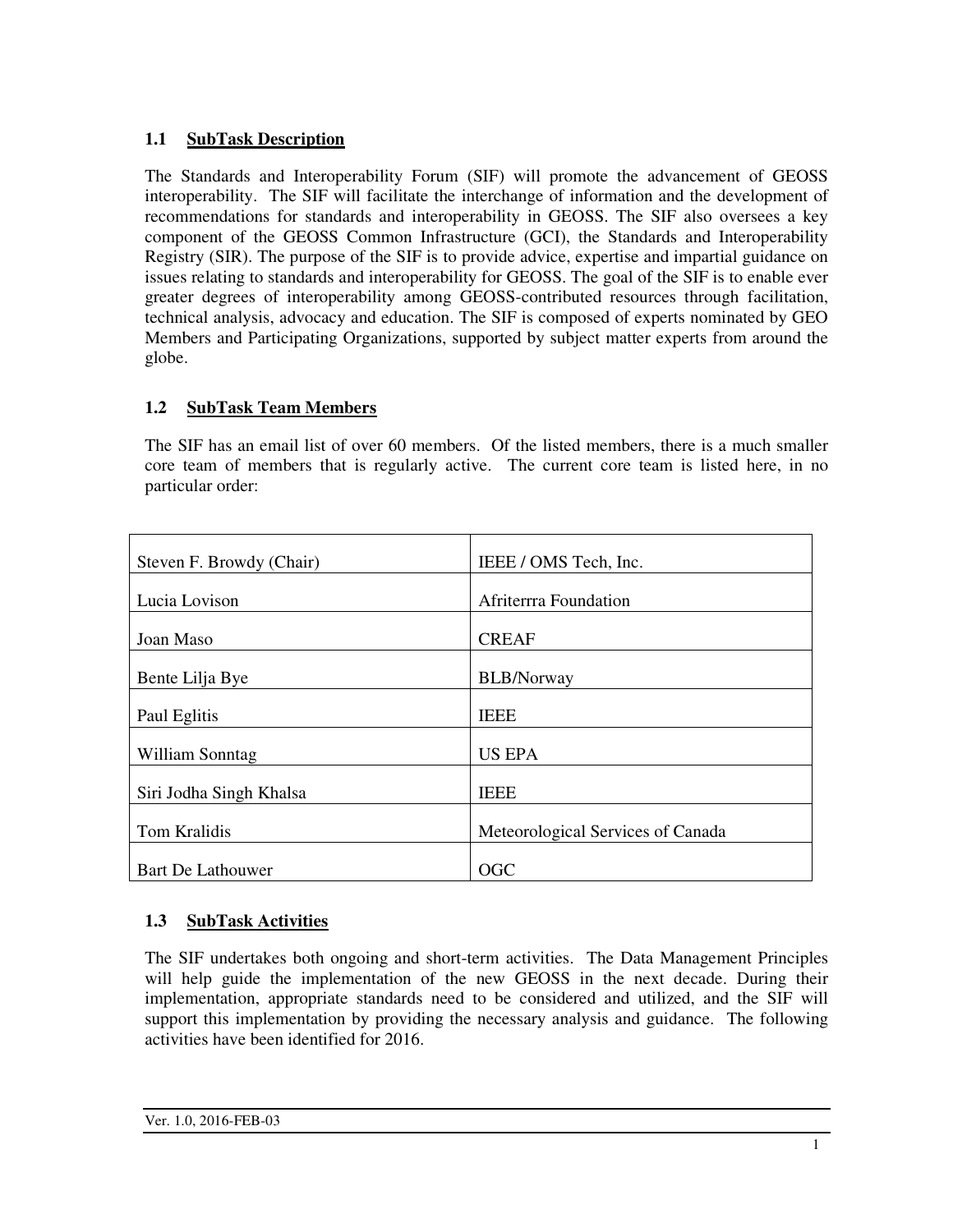## 1.3.1 GEOSS Interoperability Workshop

This virtual workshop will be held over WebEx or similar online meeting application. The workshop is planned to address two main areas of concern:

- current issues related to GEOSS interoperability, in particular problems encountered by GEO Flagships, GEO Initiatives, Community Activities, data providers, and data users;
- technical interests and developments that are potentially impactful to GEOSS in the coming years.

The 2016 workshop will focus on data management principles, with particular attention to the standards and interoperability issues associated with them. The impact of the data management principles on the GCI and the broader GEOSS will also be covered.

## 1.3.2 Tutorials and Guidelines

The SIF manages the generation of tutorials and guidelines, and their publication in the GEOSS Best Practices Wiki. This oversight is in cooperation with other GEOSS participants that are encouraged to write the tutorials and guidelines related to their projects, products, data services, etc. The purpose of these tutorials and guidelines is to establish a library of documents, videos, and presentations that assist the GEOSS community in understanding how to best use, and derive the highest value from, GEOSS.

The SIF will focus its efforts in tutorial activity as follows:

- Target technical aspects of GCI usage and GEOSS interoperability, focusing on data management principles for 2016;
- Use recorded demos as much as possible;
- Reach out to existing project or community groups for generating tutorials and guidelines, which will include:
	- o Using the GEO Secretariat to email GEO Initiatives, GEO Flagships, and Community Activities for their involvement;
	- o Inviting presentations to the SIF from known projects of interest;
	- o Encourage participation from the broader SIF membership in the preparation and publication of specific tutorials and guidelines.

#### 1.3.3 Technical Presentations

The SIF will, from time to time, host technical presentations during its telecons that relate to interoperability concerns and their impacts to GEOSS, including the GCI. Invited speakers will represent GEOSS projects and activities, along with other initiatives, such as the Research Data Alliance (RDA), NSF EarthCube, Eye on Earth, etc. Presentations will be recorded and made available to the GEOSS community. The focus for 2016 will be on data management principles.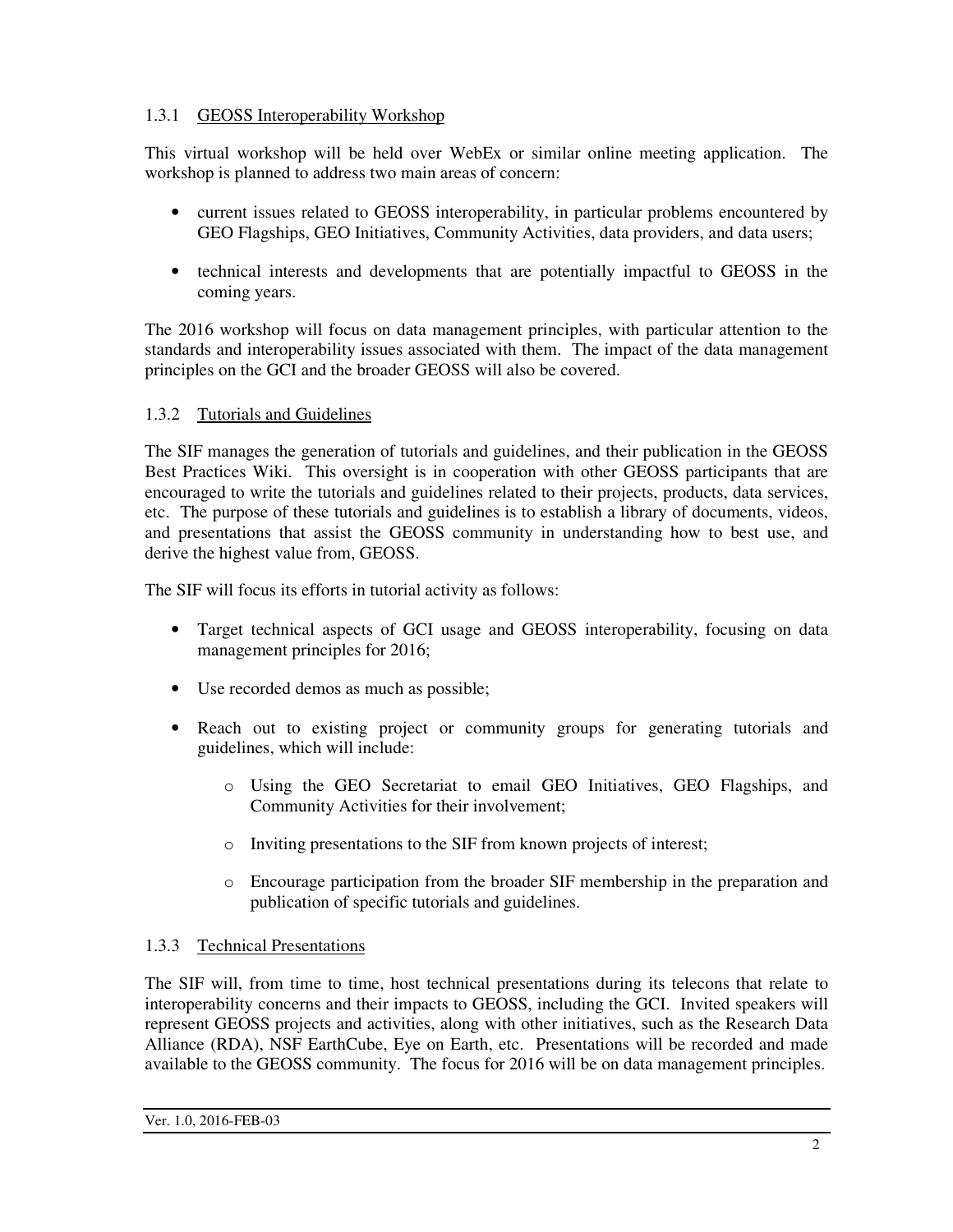### 1.3.4 GEOSS Analysis

The SIF will analyze the need within GEO Flagships, GEO Initiatives, and Community Activities as to interoperability and GCI usage. Any activities that result from this analysis will be managed within the activities 1.3.1 - 1.3.3 described above. This analysis will be an ongoing activity of the SIF, but will commence in 2016 with the identification of projects that have the most pressing needs, with particular attention to data management principles. The GEO Secretariat will assist in identifying appropriate projects.

### **1.4 SubTask Deliverables**

The deliverables for SIF activities are as follows:

- Interoperability Workshop report delivered two months after the workshop takes place.
- Tutorials and Guidelines published into the GEOSS Best Practices Wiki as they become available, with a focus on reorganization of the Wiki to accommodate the Data Management Principles and any identified gaps.
- Technical Presentations published on a SIF site as they become available, within one month of the presentation.
- GEOSS Analysis reports delivered periodically as new analysis is completed, but no less than semi-annually. In 2016, the analysis and reporting will cover the standards for implementation of the Data Management Principles.

| <b>Activity</b>                | <b>Milestone</b>                                                         | <b>Comment</b>                                                                                  |
|--------------------------------|--------------------------------------------------------------------------|-------------------------------------------------------------------------------------------------|
| Interoperability Workshop      | Finalize agenda by 2016-<br>$MAY-31$                                     | This applies to whichever<br>year a workshop is planned.                                        |
|                                | Announcement sent by 2016-<br><b>JUN-30</b>                              | This applies to whichever<br>year a workshop is planned.                                        |
|                                | Workshop held by 2016-<br><b>AUG</b>                                     | This applies to whichever<br>year a workshop is planned.                                        |
| Tutorials and Guidelines       | Identify tutorial and guideline   Ongoing, no specific dates.<br>authors |                                                                                                 |
|                                | Publish in the GEOSS Best<br>Practices Wiki                              | Ongoing, but will occur<br>within one month of the<br>tutorial or guideline being<br>completed. |
| <b>Technical Presentations</b> |                                                                          | Host technical presentations   Ongoing, with 2016 focus on                                      |
| Ver. 1.0, 2016-FEB-03          |                                                                          |                                                                                                 |

# **1.5 SubTask Milestones**